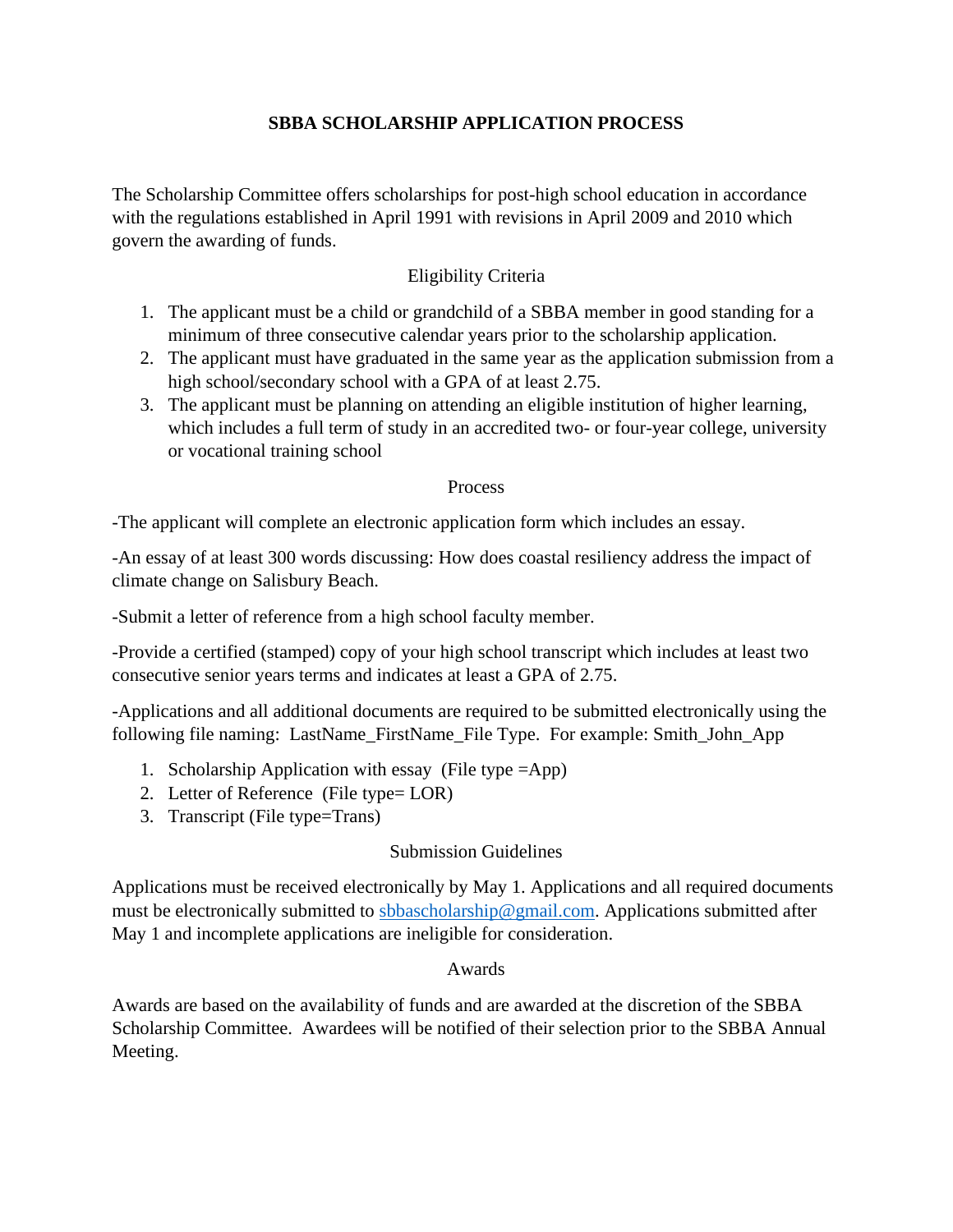## Receipt of Funding

Scholarships are awarded directly to the applicant upon receipt of the applicant's first semester grades. First semester grades must be submitted to [sbbascholarship@gmail.com](mailto:sbbascholarship@gmail.com) by February 1 of the following year. The Scholarship Committee is not required to solicit the first semester grades from the applicant. Awards will be sent to the address on the applicant's original application unless the email with the first semester grades indicates otherwise.

## Use of Funds

Scholarships must be used for legitimate educational expenses only.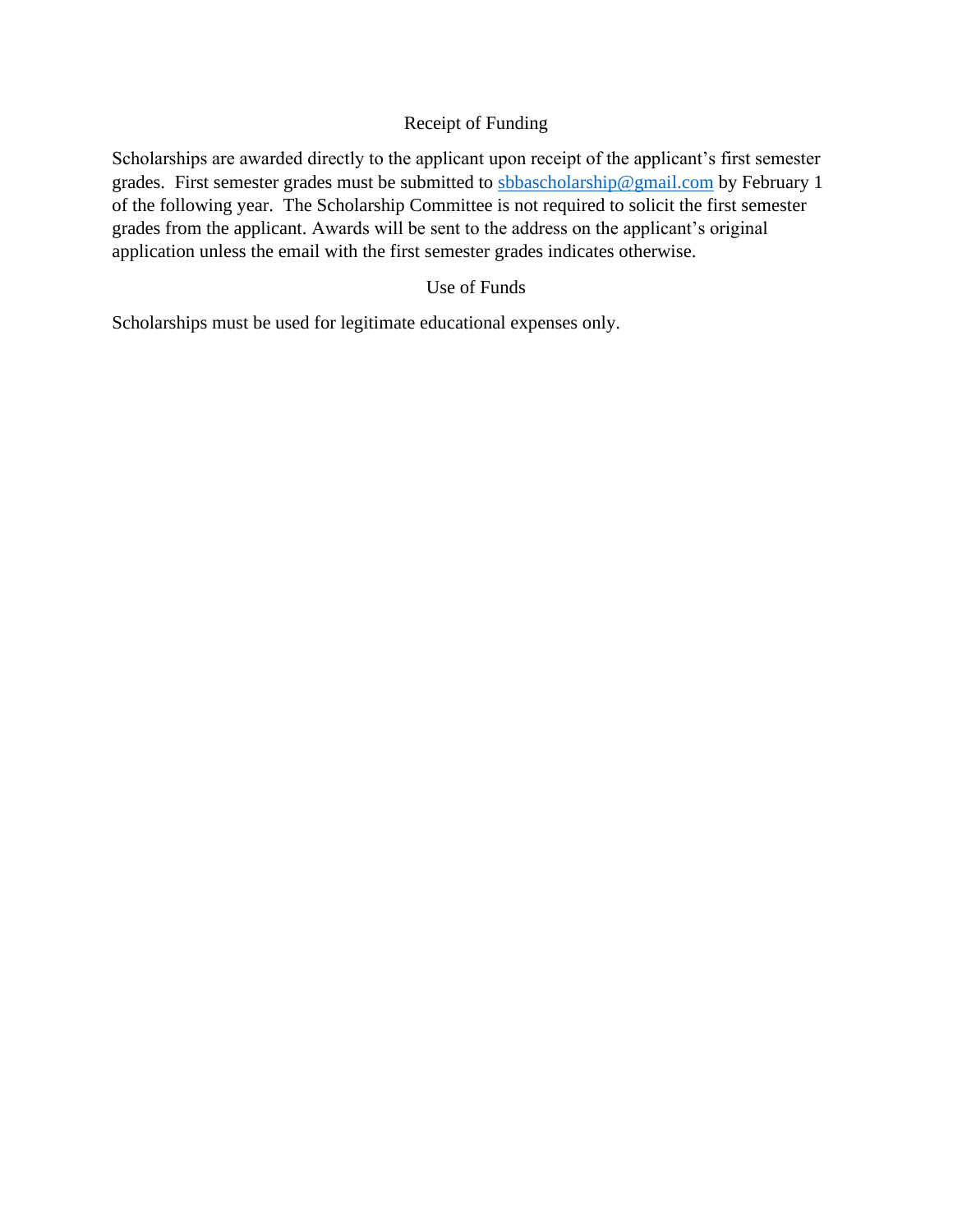# **SALISBURY BEACH BETTERMENT ASSOCIATION**

Scholarship Application

Applications must be typed and submitted electronically with all required documents by the due date to be eligible for consideration. Mailed and/or hand delivered documents will not be accepted.

| Name of Applicant                   |  |
|-------------------------------------|--|
| <b>Street Address</b>               |  |
| City                                |  |
| <b>State</b>                        |  |
| Zip Code                            |  |
| Phone                               |  |
| <b>Email Address</b>                |  |
|                                     |  |
| Name of SBBA Member                 |  |
| <b>Relationship to SBBA Member</b>  |  |
|                                     |  |
| College/University/Technical School |  |
| <b>Applicant Plans to Attend</b>    |  |

| Essay |  |
|-------|--|
|       |  |
|       |  |
|       |  |
|       |  |
|       |  |
|       |  |
|       |  |
|       |  |
|       |  |
|       |  |
|       |  |
|       |  |
|       |  |
|       |  |
|       |  |
|       |  |
|       |  |